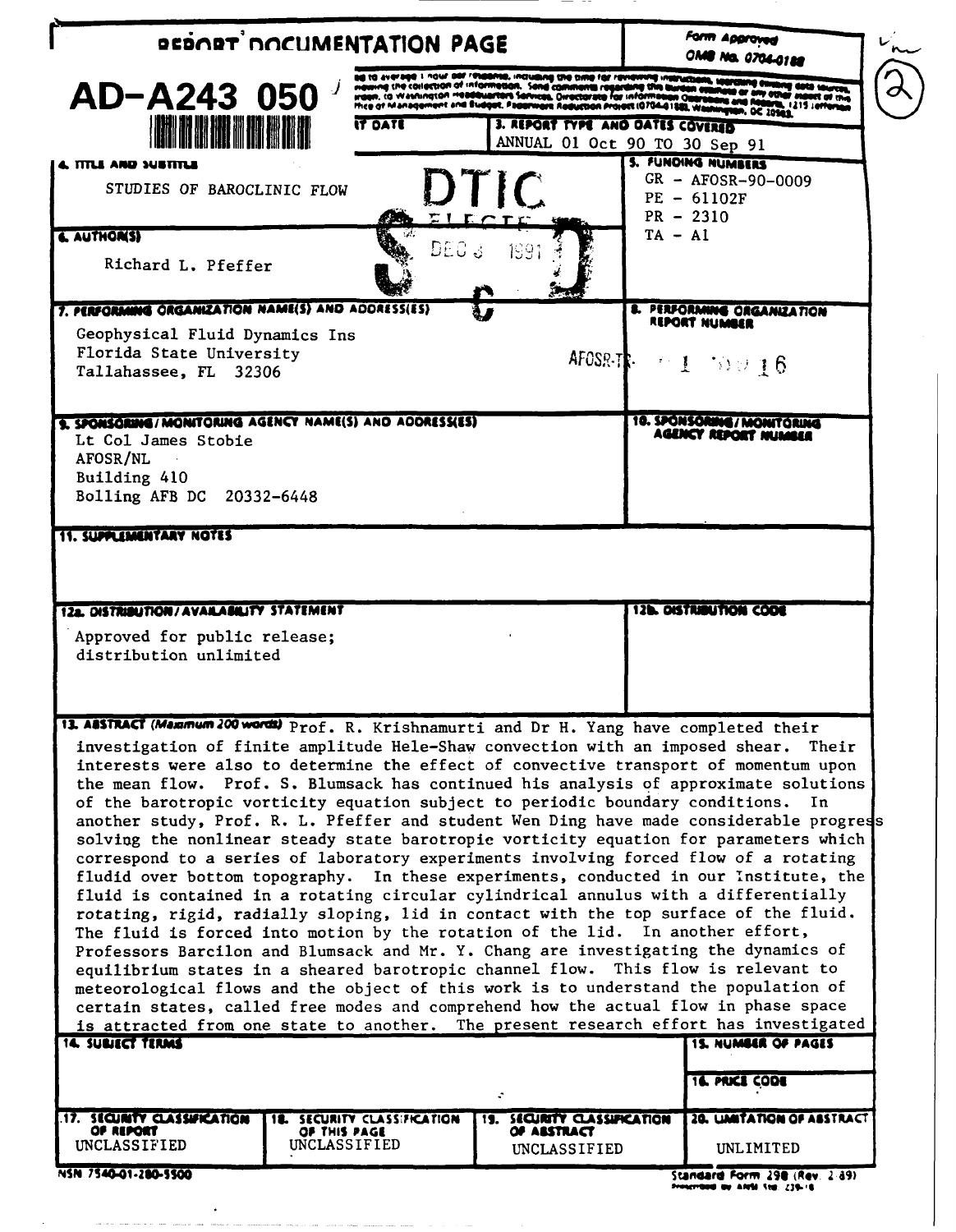new parallel computing techniques and fast algorithms for the efficient utilization of parallel computers in the solution of the shallow water equations. Progress has been made toward understanding the development and nonlinear behavior of traveling baroclinic waves in the atmpsphere and their interaction with topographically and thermally forced planetary waves.



**91 1126 014**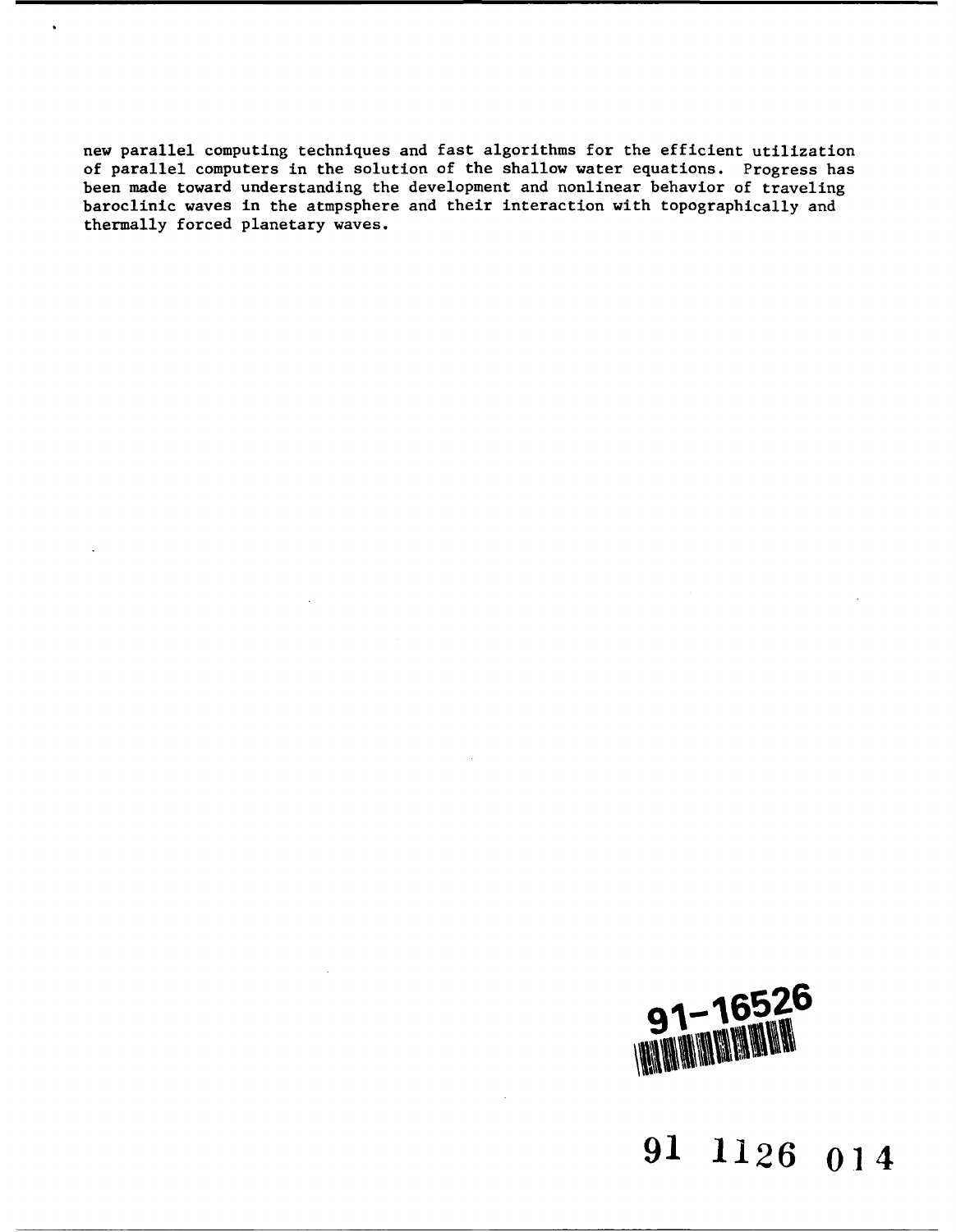# TECHNICAL REPORT

Under University Research Initiative Grant AFOSR 89-0462  $90 - 0009$ 

Nonlinear Dynamics Underlying Atmospheric Predictability

by

Richard L. Pfeffer Principal Investigator Geophysical Fluid Dynamics Institute Florida State University Tallahassee, FL 32306

August 1991



GRaai Æ **OPEN Tab** Đ *kanca* crived Puscification لأرتب لوالا المرتب  $\bullet$ .  $\sim$   $^{\prime}$ rioucles.  $\bullet$ ់ងទអ id/or Freeial

 $\sqrt{2}$  .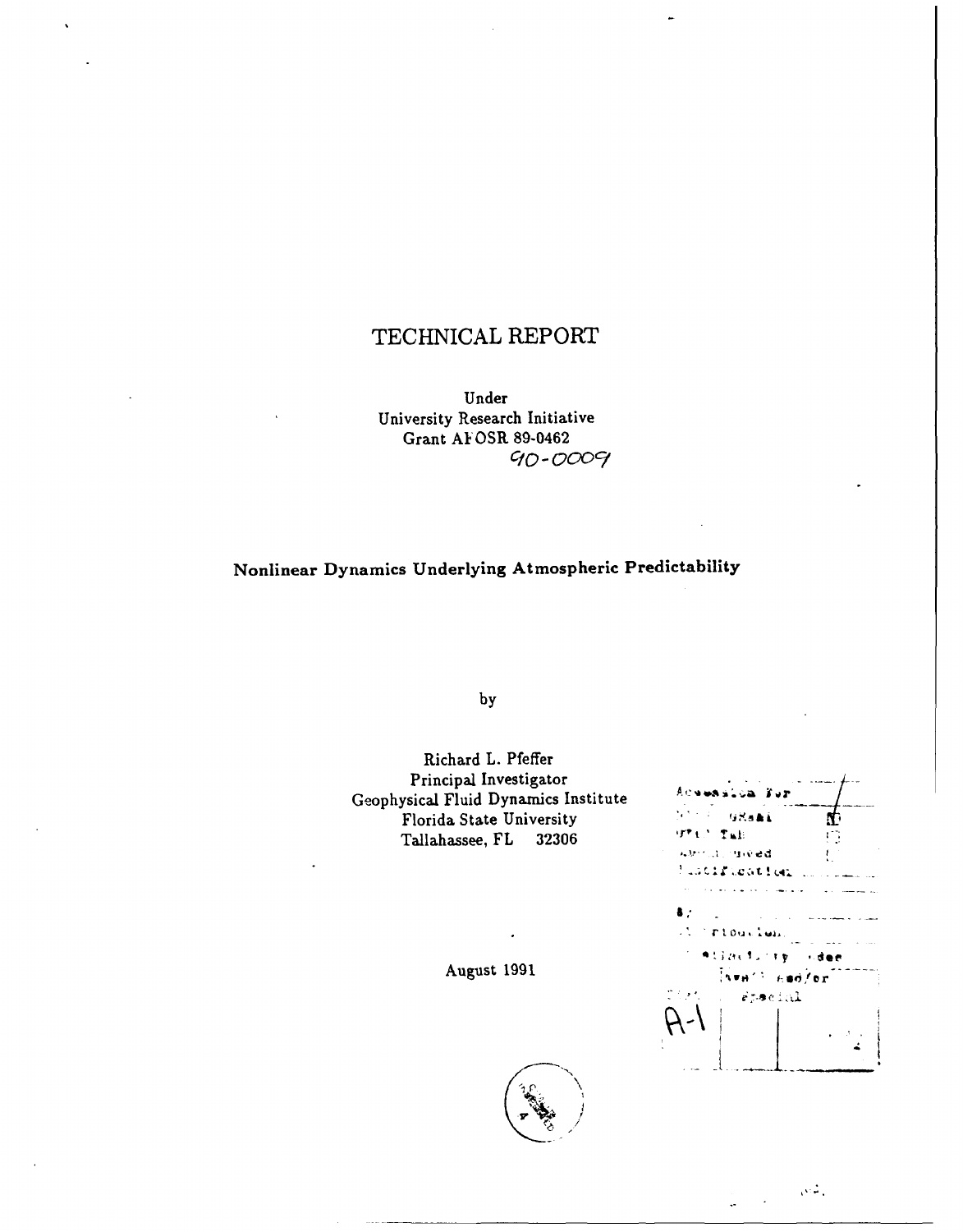#### INTRODUCTION

The second year of this University Research Initiative has been even more productive than the first. To date, **6** papers have been published or accepted for publication and 2 have been submitted for publication based on full or partial support of AFOSR **89-0462** as follows:

- A study of Baroclinic Wave Behavior over Bottom Topography Using Complex Principal Component Analysis of Experimental Data, by R. L. Pfeffer, **J.** Ahlquist, R. **J.** Kung, Y. Chang and G. Li; *J. Atmos. Sci.,* 47, 67-81, 1990.
- **"** Effects of Wave-Wave and Wave-Mean Flow Interactions on the Evolution of a Baroclinic Wave, by A. Barcilon and T. Nathan; *Geophys. Astrophys. Fluid Dyn.,* **56,** 59-79, 1991.
- **"** Asymmetric Ekman Dissipation, Sloping Boundaries and Linear Baroclinic Instability, by H. Weng and A. Barcilon; *Geophys. Astrophys. Fluid Dyn.,* in press, 1991.
- **"** Reflection of Hydrostatic Mountain Waves from Spatially Nonuniform layers, by W. Blumen and A. Barcilon; *Geophys. Astrophys. Fluid Dyn.,* in press, 1991.
- **"** A Comparison of the Impact of Two Time-Differencing Schemes on the NASA/GLAS Climate Model, by R. L. Pfeffer, I. M. Navon and X. Zou; Accepted for publication in *Mon. Wea. Rev.,* 1991.
- **" EXSHALL:** A Turkel-Zwas Explicit Large Time-Step FORTRAN Program for Solving the Shallow-Water Equations in Spherical Coordinates by I. M. Navon and Jian Yu, Accepted for publication in *Computers in Geoscience.*
- Hele Shaw Convection with Imposed Shear, Part I, by R. Krishnamurti and H. Yang; submitted to *J. Fluid Mech.,* 1991.
- Hele Shaw Convection with Imposed Shear, Part II, by H. Yang and R. Krishnamurti; to be submitted to *J. Fluid Mech.,* 1991.

The following sections present a summary of progress on research under the grant, including the work of four Ph.D. candidates (one of whom received his Ph.D. degree within the last year).

## RAYLEIGH-BENARD CONVECTION

Thermal convection in a horizontal layer heated from below ("Benard convection"), in the turbulent range, sometimes is accompanied by a large scale mean shear flow, so that not only heat but also momentum is transferred across the layer (R. Krishnamurti and L. N. Howard, *Proc.* Nat. *Acad. Sci.* 78,1981-1985, 1981). This means shear flow appears to arise spontaneously, in a manner reminiscent of a bifurcation, though it occurs when the fluid is already in turbulent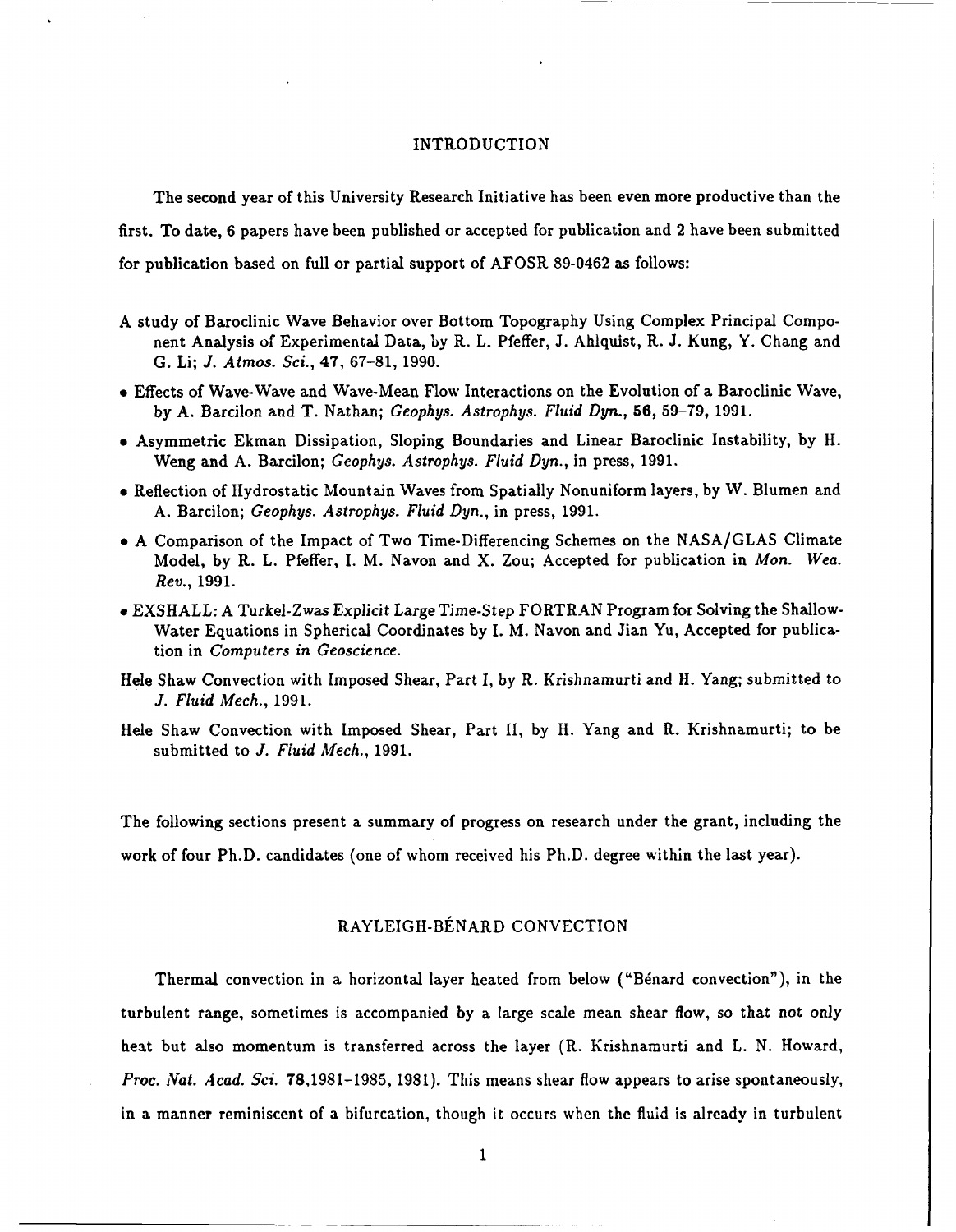motion. In a recent study, Prof. L. Howard (Studies in *Applied Math.,* **83, 273-285, 1990)** obtained bounds on the magnitudes of the heat and momentum fluxes (in vertus of the Rayleigh number, which measures the strength of the thermal driving) **by** an extension of methods formerly used to estimate the heat flux in the absence of large scale flow (L. Howard, *J. Fluid Mech.,* **17,** 405-432, **1963).**

These last results have now been extended further, to the case in which there is also a horizontal translation of one of the boundary plates with respect to the other, i.e., boundary conditions which **in** the absence of any turbulence would be consistent with a plane Couette flow superimposed on thermal convection. **Of** course, a large scale shear flow and associated momentum transfer is to be expected when there is mechanical driving alone (turbulent plane Couette flow), but its occurrence with thermal driving alone suggests that the situation with both present may also have some surprises-in particular the momentum flux may be enhanced significantly **by** the presence of convection.

In this case there are two external "driving" parameters, the Rayleigh number and a Reynolds number based on the velocity of the moving plate. The estimate then takes the form of the description of a finite region in the plane of heat flux and momentum flux, depending on the Rayleigh and Reynolds numbers, within which any realized values of these fluxes must lie. These results have been presented at the Miles Symposium at Scripps Institute of Oceanography; publication is expected in the near future.

The estimates obtained depend on the solution of a rather complicated variational problem which has so far not in fact been exactly solved, but only itself bounded in terms of a somewhat simpler variational problem that Dr. Howard had solved before (loc. cit.). It was possible to solve that problem analytically in terms of elliptic integrals, but a similar analytical solution of the more complicated one has eluded him; a numerical study is probably feasible and is under consideration. (Indeed, a significant amount of numerical work was required in adapting the old elliptic integral solution to the bound of the more complicated variational problem.) The difficulty is not so much one of a large scale numerical problem, but of the need to explore a larger parameter space. It is perhaps also questionable that a marked improvement on the flux estimates will be obtained, even if the estimate on the variational problem is replaced by its true solution.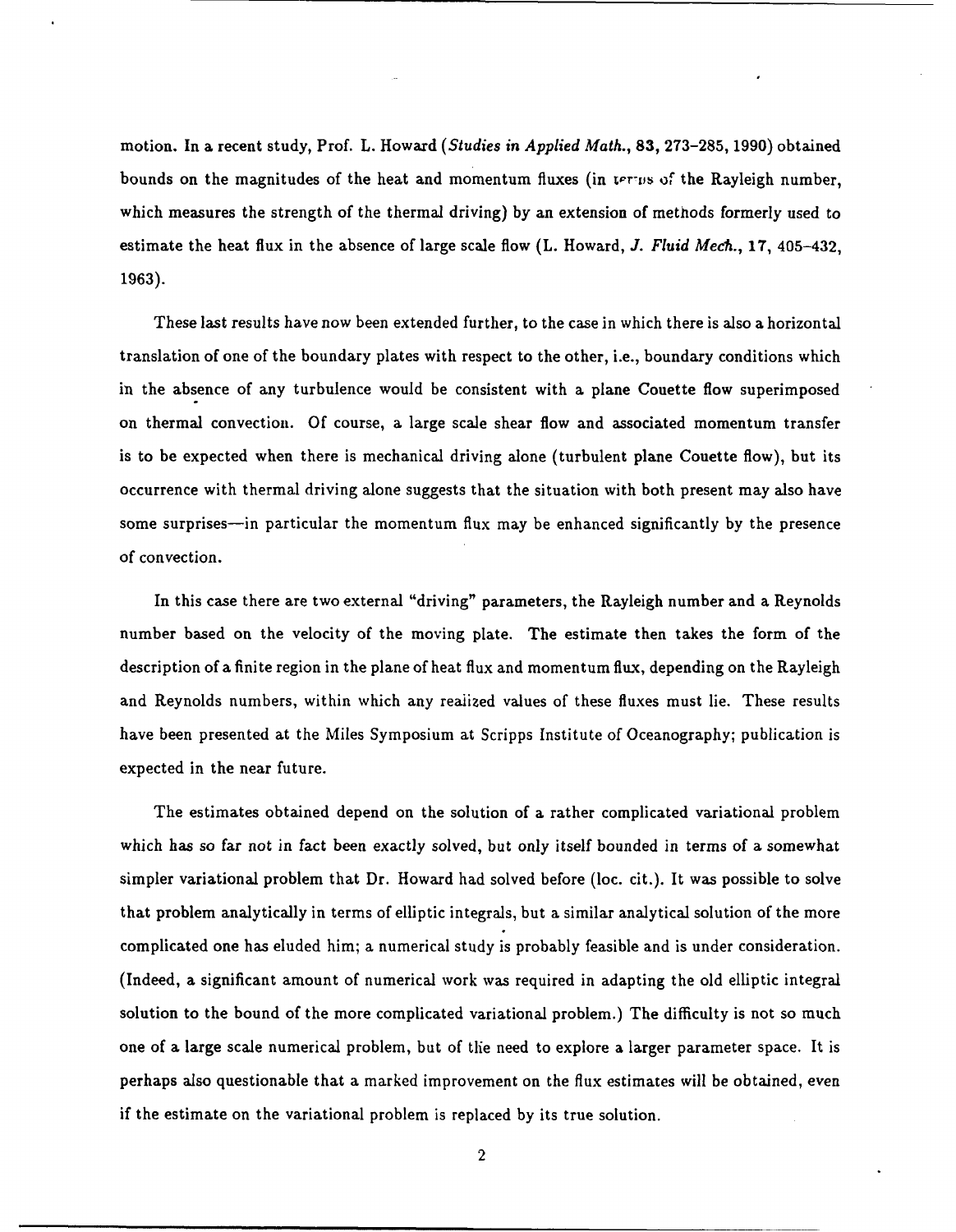In another study, Prof. R. Krishnamurti and Dr. H. Yang have completed their investigation of finite amplitude Hele-Shaw convection with an imposed shear. Their interests were also to determine the effect of convective transport of momentum upon the mean flow. An imposed shear flow upon a horizontal layer of fluid, convecting at low Rayleigh numbers, leads to an alignment of rolls with their vorticity vectors along the imposed flow ("longitudinal rolls"). The Hele-Shaw geometry, on the other hand, forces the important constraint that convective cells have their vorticity vectors orthogonal to the imposed Couette or Poisieuille flow ("transverse rolls"). It is only in this latter arrangement that vertical transport of horizontal momentum is found to be counter to the imposed gradient. The convective transport thus tends to enhance the imposed shear.

The Hele-Shaw geometry has the additional advantage that the flow is two-dimensional. Thus Drs. Yang and Krishnamurti were able to solve the Boussinesq equations (rather than truncated model equations as in Howard and Krishnamurti, **1986)** by using a modified perturbation expansion in powers of the amplitude **c,** and a regular perturbation expansion in the powers of the Peclet number representing the imposed shear flow.

This work is represented in the Ph.D. dissertation *of* H. Yang, and two papers by Yang and Krishnamurti, one of which was recently submitted for publication.

#### LOW DIMENSIONAL BAROTROPIC PROBLEMS

Prof. **S.** Blumsack has continued his analysis of approximate solu,.ons of the barotropic vorticity equation  $\nabla^2 \psi_t - \psi_y \nabla^2 \psi_x + \psi_x \nabla^2 \psi_y = 0$ , in the square  $0 < x < 2\pi$ ,  $0 < y < 2\pi$ , subject to periodic boundary conditions. Highly-truncated doubly periodic series of the form  $\psi(x, y) =$  $\sum_{k,l} a_{kl}(t) e^{i(kx + l y)}$  were assumed, resulting in a system of ordinary differential equations for the (complex) coefficients  $a_{kl}(t)$ . This approach has been undertaken to help check and understand numerical models.

Special attention was devoted to a particular truncation-a rhomboidal truncation for which  $\vert k\vert - \vert l\vert \leq 2$  and  $(k, l) \neq (0, 0)$ . The resulting dynamical system contains twelve degrees of freedom. A six parameter family of equilibrium states was found. Two of the parameters account for the fact that any equilibrium state can be translated arbitrarily in the  $x-y$  plane to become another equilibrium state. The other four parameters can be taken to be the magnitudes of the Fourier

**/. 3**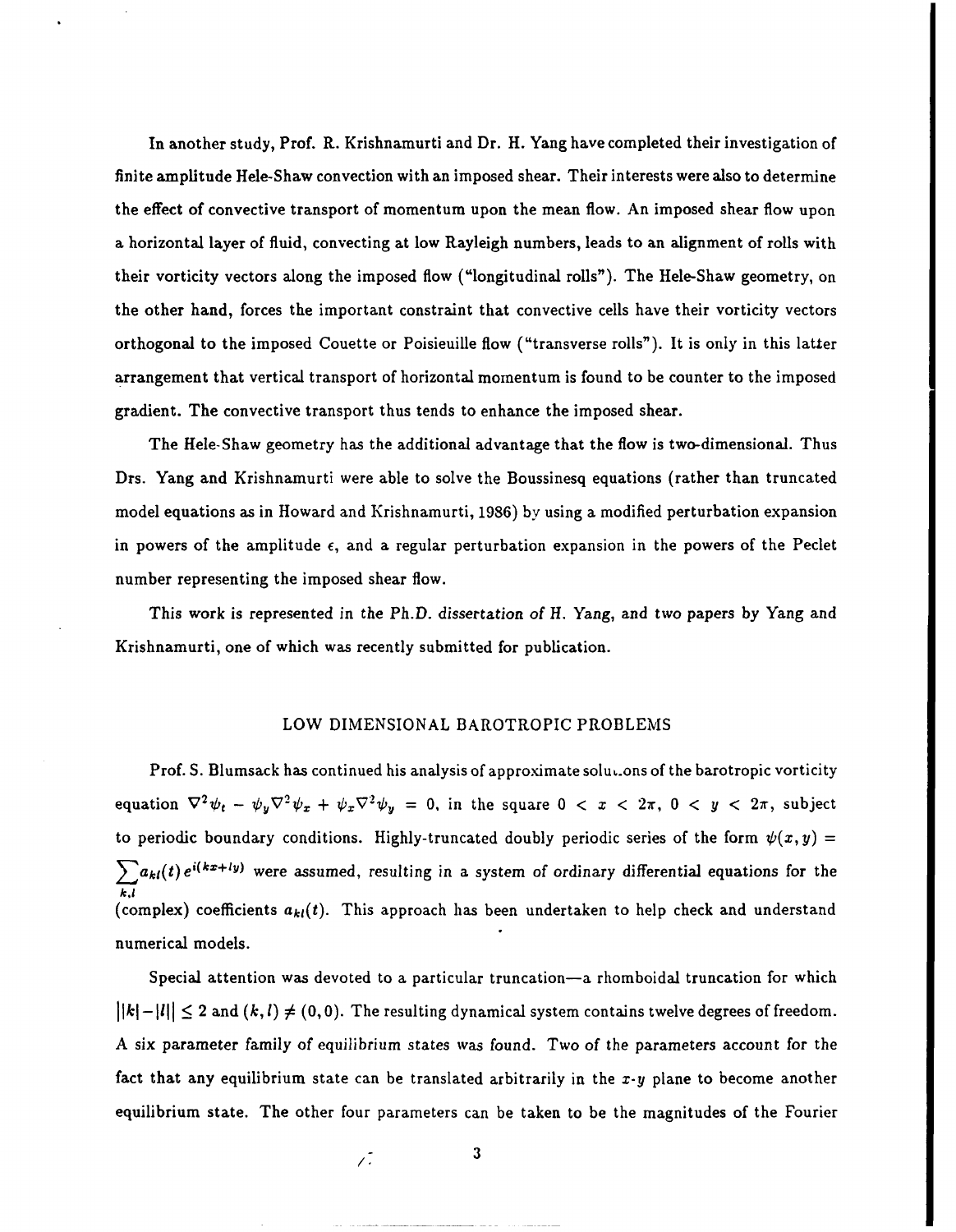modes.

The time-dependence for this twelve mode truncation has been investigated in detail. The simplified dynamics require that the amplitudes for modes  $(k, l) = (0, \pm 2), (\pm 2, 0)$  be constant in time. Conservation of energy and enstrophy then imply that the total energy for the subset of modes  ${(k, l) = (1, \pm 1), (-1, \pm 1)}$  is constant. In fact, this four-dimensional subspace splits into a pair of two-dimensional subspaces, with energy conserved in each. **A** similar argument results in energy conservation for the subset  $\{(k, l) = (\pm 1, 0), (0, \pm 1)\}$ . Trajectories in this four-dimensional subspace are generally complicated, but several special cases do result in circular trajectories in certain planes. These cases have been analyzed in detail.

Most of the issues related to the invariances and time dependence for the twelve mode model have been dealt with. The next level model in terms of complexity has twenty-four degrees of freedom; a rectangular truncation containing all modes such that  $|k| \le 2$ ,  $|l| \le 2$  (but again  $(k, l) \neq (0, 0)$ . Once again there exists a six parameter family of equilibrium states. Two of these are associated with the translational invariance of the problem and one of them is associated with the fact that if  $\psi_0$  is an equilibrium solution, then so is any multiple of  $\psi_0$ .

Effort continued in the analysis of the time-dependent problem. The model was linearized about an arbitrary equilibrium state and the resulting matrix computed. The fact that the equilibrium state can be represented **by** means of six parameters implies that six (out of the twenty-four) eigenvalues must be zero. Eigenvalues having non-zero values for both real and imaginary parts come in clusters of four of the form  $\pm a\pm ib$ ; there can be at most four of these clusters since there are only eighteen non-zero eigenvalues. Limited numerical experimentation indicated two such clusters plus five pair of complex conjugate, purely imaginary eigenvalues.

The eigenvalue structure suggests that the dynamical system is unlikely to have heteroclinic orbits (that do not consist entirely of equilibrium points). At most nine trajectories leave and at most nine approach any equilibrium point. There seems to be too much room in our twenty-four dimensional space to permit a departing trajectory to meet with a trajectory incoming at a different equilibrium point.

In another study, Prof. R. L. Pfeffer and student Wen Ding have made considerable progress solving the nonlinear steady state barotropic vorticity equation for parameters which correspond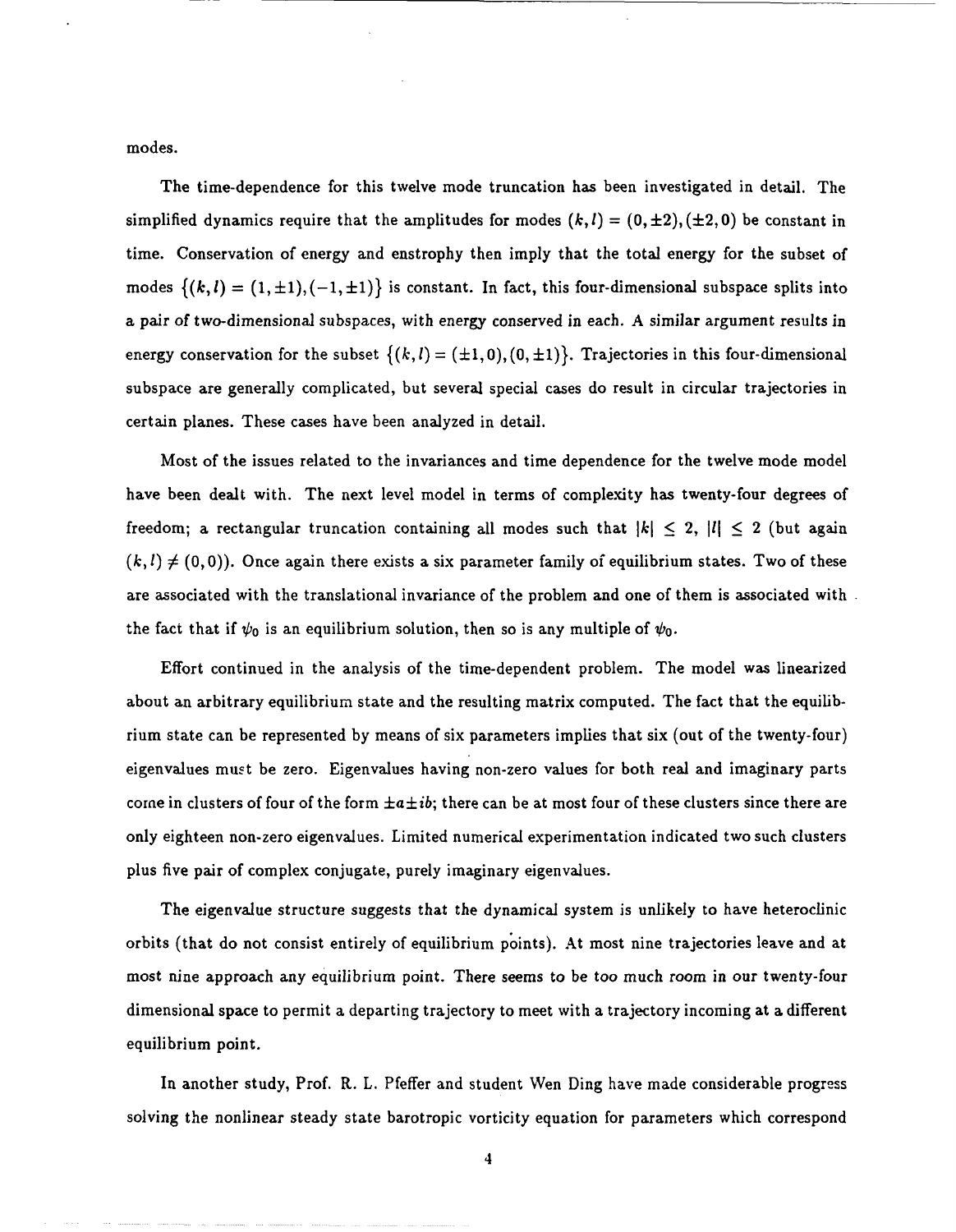to a series of laboratory experiments involving forced flow of a rotating fluid over bottom topography. In these experiments, conducted in our Institute, the fluid is contained in a rotating circular cylindrical annulus with a differentially rotating, rigid, radially sloping, lid in contact with the top surface of the fluid. The fluid is forced into motion by the rotation of the lid. The governing equation for the steady state flow that develops when we are far from resonance is

 $\sqrt{ }$ 

$$
J(\psi, \epsilon \nabla^2 \psi + h - \beta R) + E^{1/2} \nabla^2 \psi - E \nabla^4 \psi = E^{1/2}
$$
 (1)  
\n
$$
\begin{array}{c}\n\uparrow & \uparrow & \uparrow & \uparrow \\
\text{vorticity} & \text{top} & \uparrow & \uparrow \\
\text{surface} & \text{surface} & \text{diffusion} & \text{differentially} \\
\downarrow & \text{slope} & \text{rotating lid} \\
(\beta \text{-effect}) & \downarrow \\
\text{topographic} & \text{Ekman} & \text{forcing} & \text{boundary} \\
\downarrow & \text{disspation}\n\end{array}
$$

The side wall boundary conditions are  $\frac{\partial \psi}{\partial R} = \frac{\partial \psi}{\partial \lambda} = 0$ . Here,  $\psi$  is the dimensionless stream function,  $\epsilon$  is the Rossby number (ratio of inertial to Coriolis acceleration), h is the ratio of the topographic height to the mean fluid depth,  $\beta$  is a dimensionless parameter proportional to the radial slope of the rigid lid (which simulates the variation of the Coriolis parameter with the latitude on the earth), R is radius from the axis of rotation and E is the Ekman number (ratio of viscous force to Coriolis acceleration).

Dr. Pfeffer and Mr. Ding have compared solutions using these different methods to determine an acceptable level of truncation. The idea is to determine the lowest order nonlinear system that can account for the observed fluid behavior. By studying the solutions of such a system they hope to gain insight into the physical mechanisms involved in different parameter ranges and to set the stage for deriving a low order dynamical system to account for time-dependent behavior of related baroclinic flows. The three methods used to solve this problem are finite difference, semi-spectral and Chebyshev collocation. In the finite difference method they solved the problem iteratively using a grid of 31 points in the radial direction and 61 in the azimuthal direction. In the semi-spectral approach they used 31 grid points in the radial direction and 5 azimuthal wave numbers. And in the Chebyshev collocation method they used 7 Chebyshev polynomials to represent the radial variation of the stream function and 5 Fourier components to represent the azimuthal variation.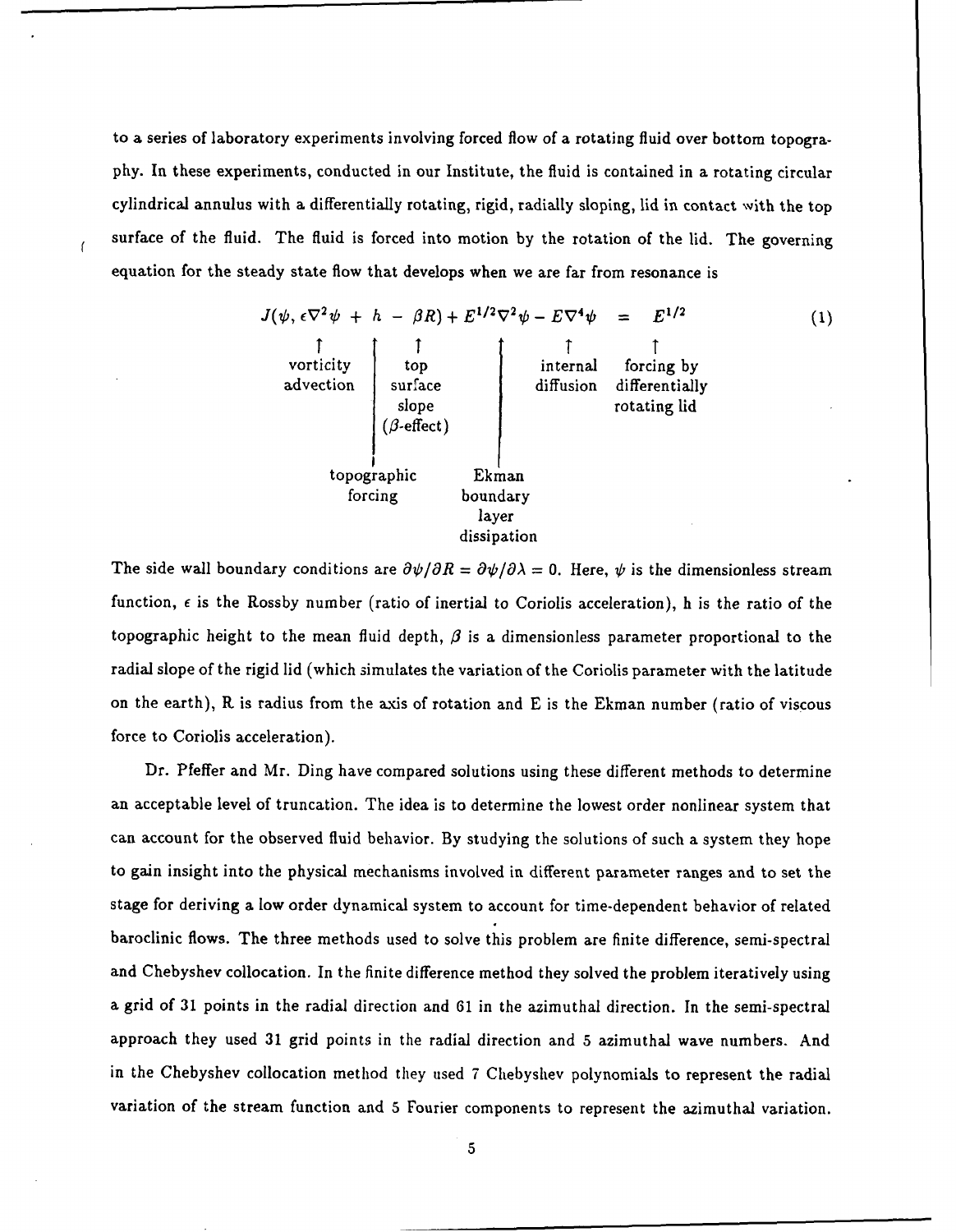Figs. la, b and c show the solutions for the phase and amplitude of azimuthal wave number two (the topographic wave number) and the azimuthally-averaged azimuthal velocity  $\overline{U}$ , respectively, as a function of the rotation rate **Q** of the system. The solutions are almost indistinguishable from one another. Figs. **id,** e and f show experimentally determined values of the same parameters at five different rotation rates against a backdrop of the finite difference solution. The quantitative behavior of the solution is similar to that of the experimental data. There are, however, significant quantitative discrepancies that suggest reexamination of certain assumptions inherent in the theory as expressed by Eq. (1). One such assumption is that the effect of topography and that of bottom and top boundary layer dissipation are completely separable as they are for small slopes. For large slopes, certain correction terms come into play which will have to be taken into account. Another assumption is that the side wall boundary layers can be neglected. This becomes increasingly invalid as the rotation rate becomes large. In the coming year, Dr. Pfeffer and Mr. Ding plan to incorporate the appropriate corrections in an effort to bring the theory into full compliance with the experimental data.

In spite of the obvious quantitative differences between theory and experiment, the qualitative similarities, and the fact that they can be represented well by a low order model in terms of a truncated series of Fourier components in the azimuthal direction and Chebyshev polynomials in the radial direction, suggests that it should be possible to use the low order model to shed light on the relative roles of the  $\beta$ -effect and dissipation in bringing about the variations of phase, amplitude and  $\overline{U}$  with  $\Omega$  shown in Fig. 1. This will be the focus of Dr. Pfeffer's and Mr. Ding's efforts in the coming year.

Some questions that have arisen in connection with Dr. Pfeffer's and Mr. Ding's work on this problem have led Prof. Howard to look more closely into the derivation of approximate equations and their boundary conditions for rotating, nearly geostrophic, flow in containers of arbitrary shape and with rather general boundary conditions. He had previously considered such questions in some detail (also for stratified flow (L. N. Howard, *Lectures* in *Applied Math.,* 13, 121-124, 1971), but only in the linear context. His conjecture is that the non-linear quasi-geostrophic system, though it has been extensively studied and applied, has not yet been quite properly fitted into a general formulation. This investigation is not finished yet, but has reached a stage where  $\gamma$  preliminary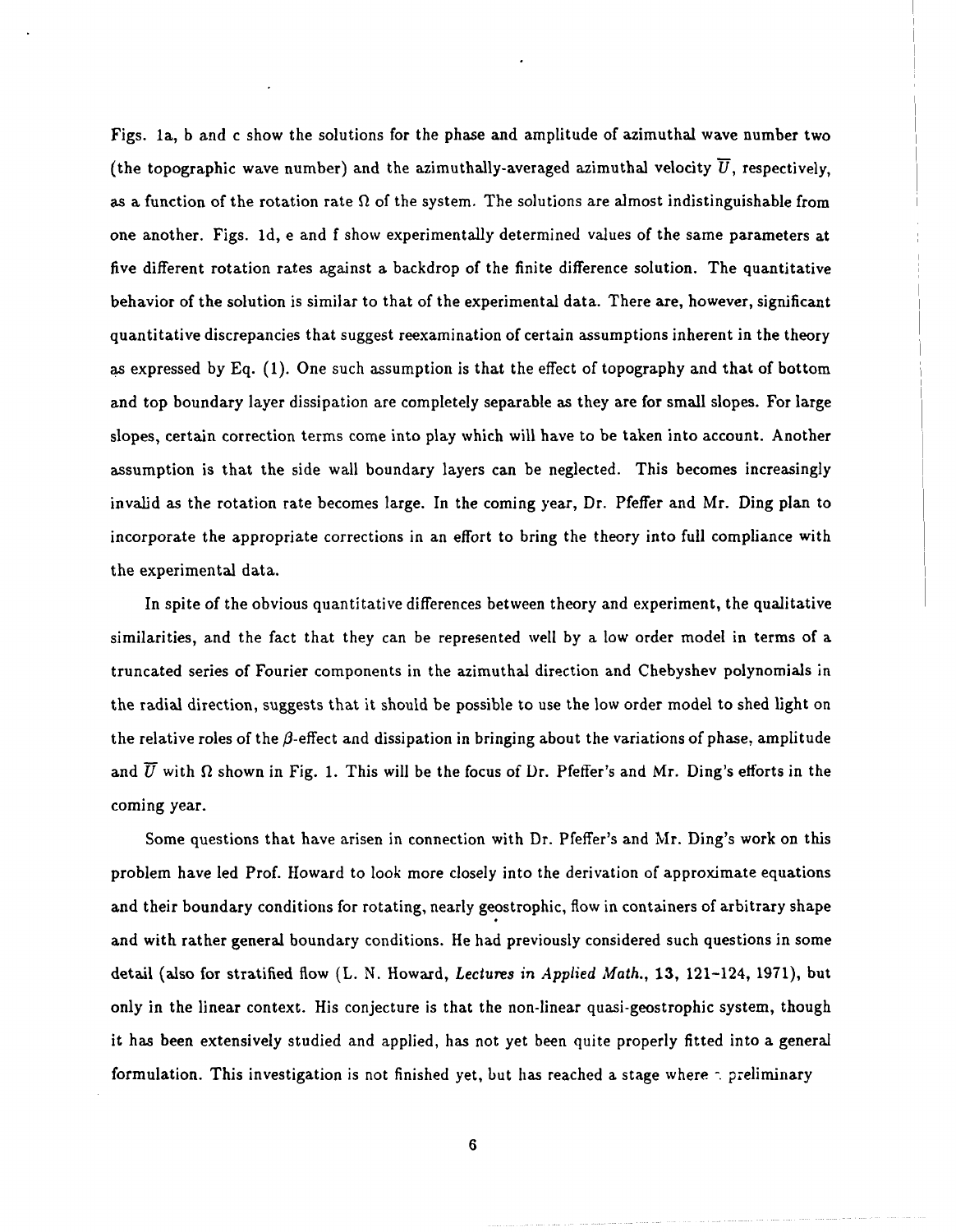

Fig. 1. Solutions of the barotropic vorticity equation by three different methods for a. phase vs  $\Omega$ , b. amplitude vs  $\Omega$  and c.  $\tilde{U}$  vs  $\Omega$ . The slight discrepancies disappear completely when we take more grid points in the azimuthal direction in the finite difference solution.

Comparisons between the finite difference solution and experimental determinations of d. phase, e. amplitude and c. azimuthal mean velocity  $\bar{U}$ .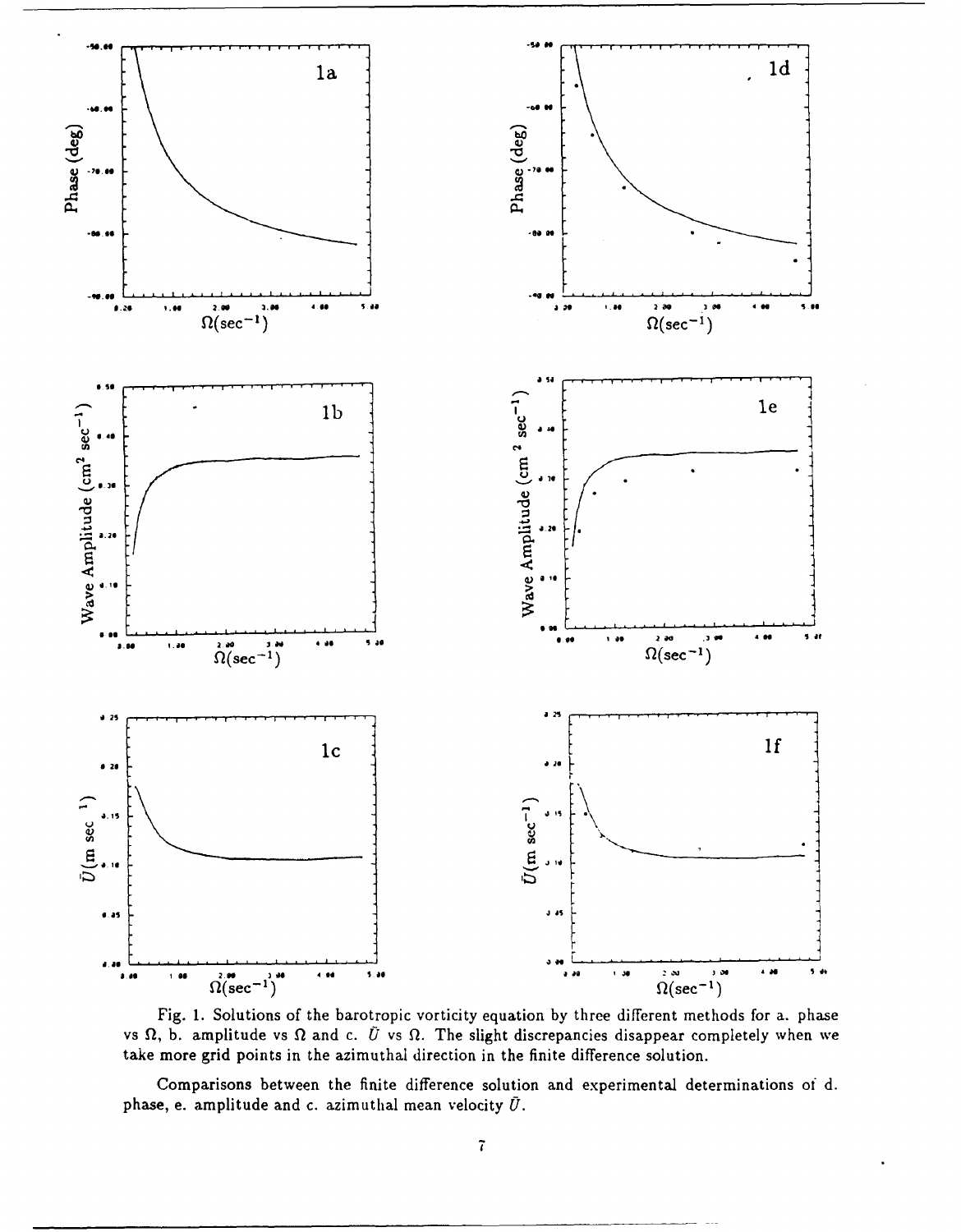attempt at writing it up seems desirable, and Dr. Howard plans to do this in the coming year. The basic structure of the formulation can be described briefly as follows.

When the Rossby and Ekman numbers are small, and time scales are long compared to the rotation period, the interior flow approximately satisfies the (homogeneous) linear geostrophic equations, with approximately zero normal velocity. However, the homogeneous geostrophic equations, with zero normal velocity, have in general many solutions; in the simplest case where the "depth" of the container-measured parallel to the rotation axis- is constant, the pressure is essentially an arbitrary function of the transverse variables (and determines the velocity components). When the depth is not constant, the arbitrariness is less extreme (the geostrophic flow must be along contours of constant depth), but still present. As will all linear problems, when the homogeneous form has many solutions, the non-homogeneous equations (and boundary conditions) can have solutions only when the non- homogeneities satisfy certain "solvability conditions." These conditions are sometimes expressed as conditions of orthogonality to all solutions of the adjoint homogeneous problem; in the present case the adjoint homogeneous problem has many solutions, depending in part on the nature of the container, and the solvability conditions are somewhat complicated in general. The full equations can be regarded as the geostrophic equations with non-homogeneities given **by** the terms involving the Rossby and Ekman numbers. The boundary conditions on the interior flow come from the imposed boundary conditions (differential motions of the boundary, sources and sinks, etc.) modified **by** the effects of boundary layers (whose structure is in general also coupled to the interior flow) and also appear as inhomogeneities in the geostrophic problem. The solvability conditions then lead to additional relations on the interior flow (like the potential vorticity equation and the Ekman layer matching-these relations are not necessarily linear), which ultimately determine which of the many geostrophic flows is in fact the first approximation to the real flow, and what its higher corrections are. This general description is fairly straightforward, but working it out in detail is rather complex.

In another effort, Professors Barcilon and Blumsack and Mr. Y. Chang are investigating the dynamics of equilibrium states in a sheared barotropic channel flow. This flow is relevant to meteorological flows and the object of this work is to understand the population of certain states, called free modes (see below), and comprehend **how** the actual flow in phase space is attracted from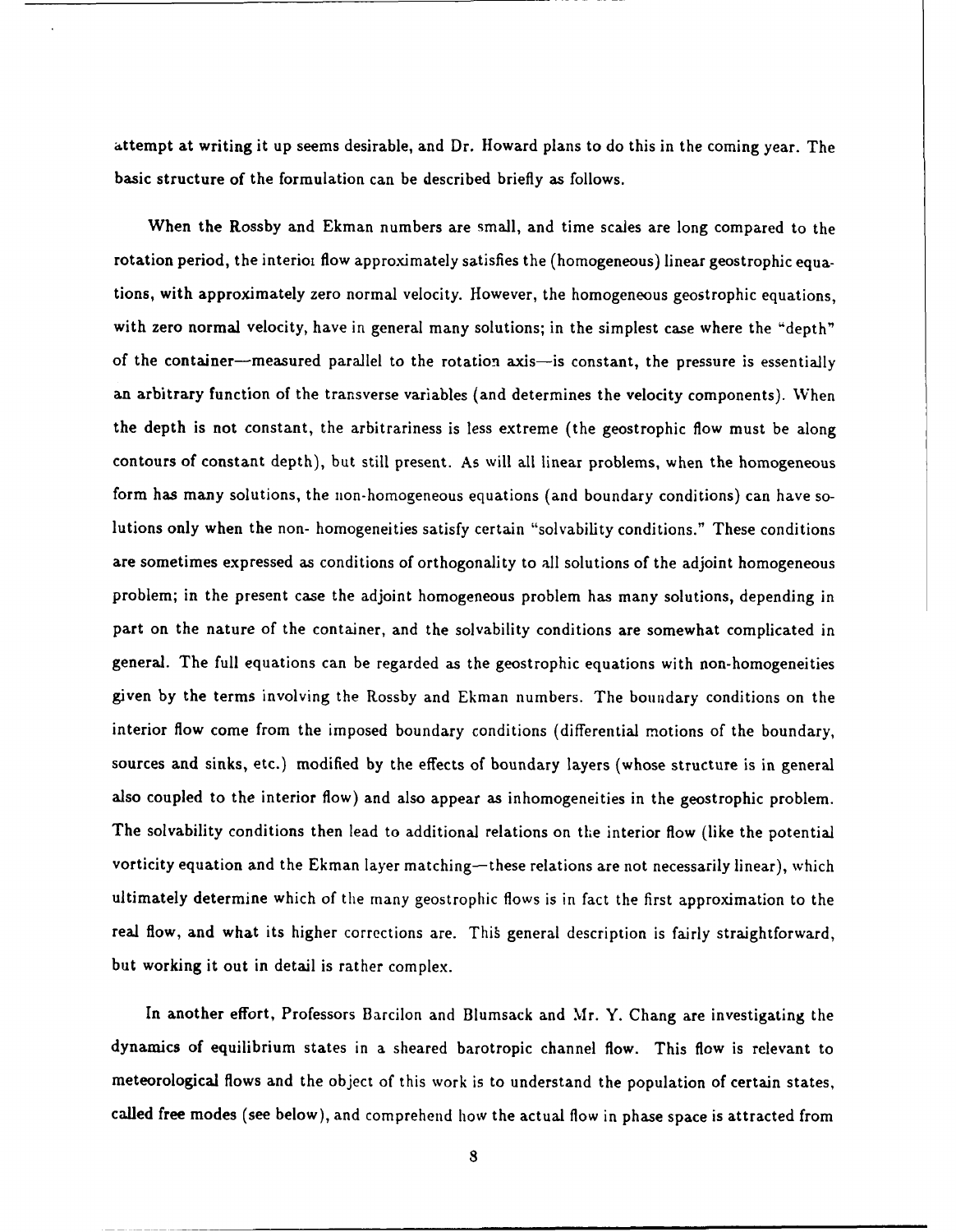one state to another. Thus, this problem has some bearing on atmospheric predictability and was strongly motivated by the work of Branstator and Opsteegh (J. *Atmos. Sci.,* 46, 1799-1814, 1989).

Thus, they are interested in finding the free states of the barotropic vorticity equation for a given shear flow. These states are characterized by the equation

$$
J(\Psi,\nabla^2\Psi)=0
$$

where  $\Psi$  is the streamfunction and  $\nabla^2 \Psi$  the vorticity.

Following Vallis et al. *(J. Fluid Mech.,* 207, 133-152, 1989) they have developed a numerical scheme which locates these states starting from a given initial condition. The property of this scheme is that it conserves the vorticity of a given particle but allows the total energy of the system to be a monotonic function of time, the total energy approaching a constant when a free state is reached.

Research has been pursued along two avenues:

- 1. They determined possible steady wavy solutions of the barotropic vorticity equation. These solutions involve sheared flows constructed by means of trigonometric functions.
- 2. They chose as an initial basic state

$$
\overline{u}_0(y)=-u_0\tanh(y)
$$

superimposed an initial perturbation of the form

$$
\psi(x,y,0)=A_0\sin\ell_0(y+\pi)\sin k_o x
$$

and integrated the vorticity equation using a spectral method. Various initial conditions were considered by specifying different values of the zonal wave number *k0* (the most unstable *k0 =* 0.44 by linear theory) as well as different numbers of modes. They then compared these dynamics with the dynamics of the packages that search for the free states of the system.

A short note entitled "Some Preliminary Results on Equilibrium States in a Sheared Barotropic Flow" by Y. Chang, A. Barcilon and S. Blumsack was sent earlier to AFOSR. The authors plan to expand this note into a paper which will be submitted for publication before the end of the year.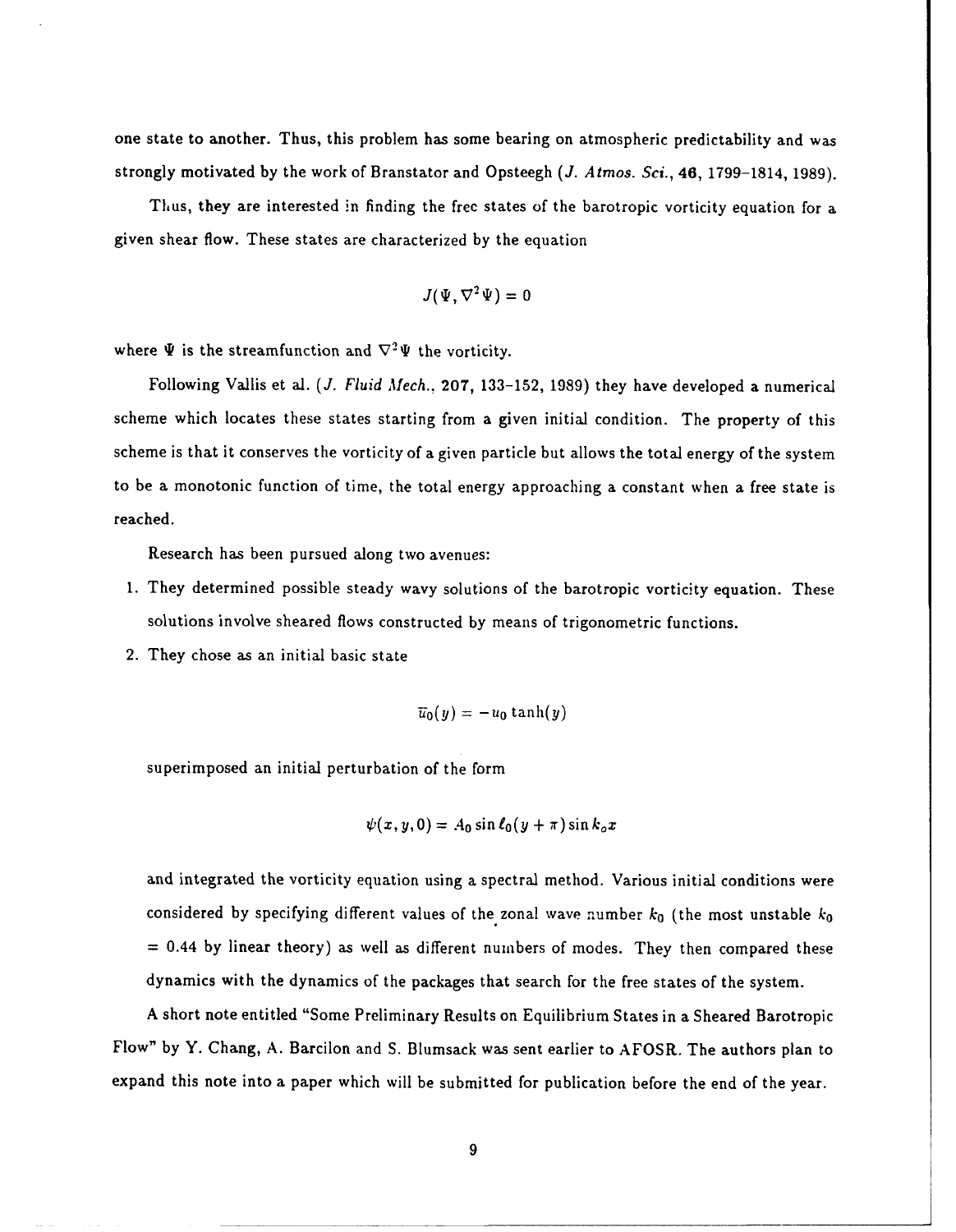#### NUMERICAL METHODS

The shallow water equations are a set of first order nonlinear hyperbolic parti **d** differential equations having many important applications in meteorology and oceanography. These equations can be used in studies of tides and surface water run-off. They may also be used to study largescale waves in the atmosphere and ocean if terms representing the effects of the earth's rotation (Coriolis terms) are included. Indeed it has become customary, in developing new numerical methods for numerical weather prediction or oceanography, to study first the simpler nonlinear shallow water equations system, which possesses the same mixture of slow and fast-moving waves as the more complex baroclinic three-dimensional primitive equations of motion. Galerkin finite element methods have been successfully applied to these equations by many researchers. However, these algorithms were not designed to run efficiently on parallel processing architectures.

In recent years there was a great interest in parallel computations due to the advent and growing popularity of parallel computers. With an appropriate design of the algorithm, all the processors within a single computer can be called upon to work on a single program concurrently and thus the result can be obtained in a much shorter period of time. A parallel computer with *n* processors is cheaper in CPU time than *n* computers each having a single processor. Parallel computers can be used to tackle such problems as worldwide weather forecasting and the like which constitute a complex task for serial machines. By carrying out research in parallel processing, research workers may further explore the potential power of computer resources. Parallel processing makes it possible to attain the goal of full utilization of the most powerful high-performance supercomputers.

In view of the importance of the shallow water equations in meteo. Jogy and oceanography and the obvious advantages offered by modern parallel computers, the goal in the present research effort is to-investigate new parallel computing techniques and develop fast algorithms for the efficient utilization of parallel computers in the solution of the aforementioned set of partial differential equations. The expected results of this research will impact on both the area of parallel scientific computation as well as on application problems in meteorology and oceanography.

Parallelism present in the numerical solution algorithms of PDE's can be exploited at several levels. Domain decomposition is the highest level of parallelism in the sense that the whole problem is split up into several smaller sub-problems which will be apportioned among, and handled by,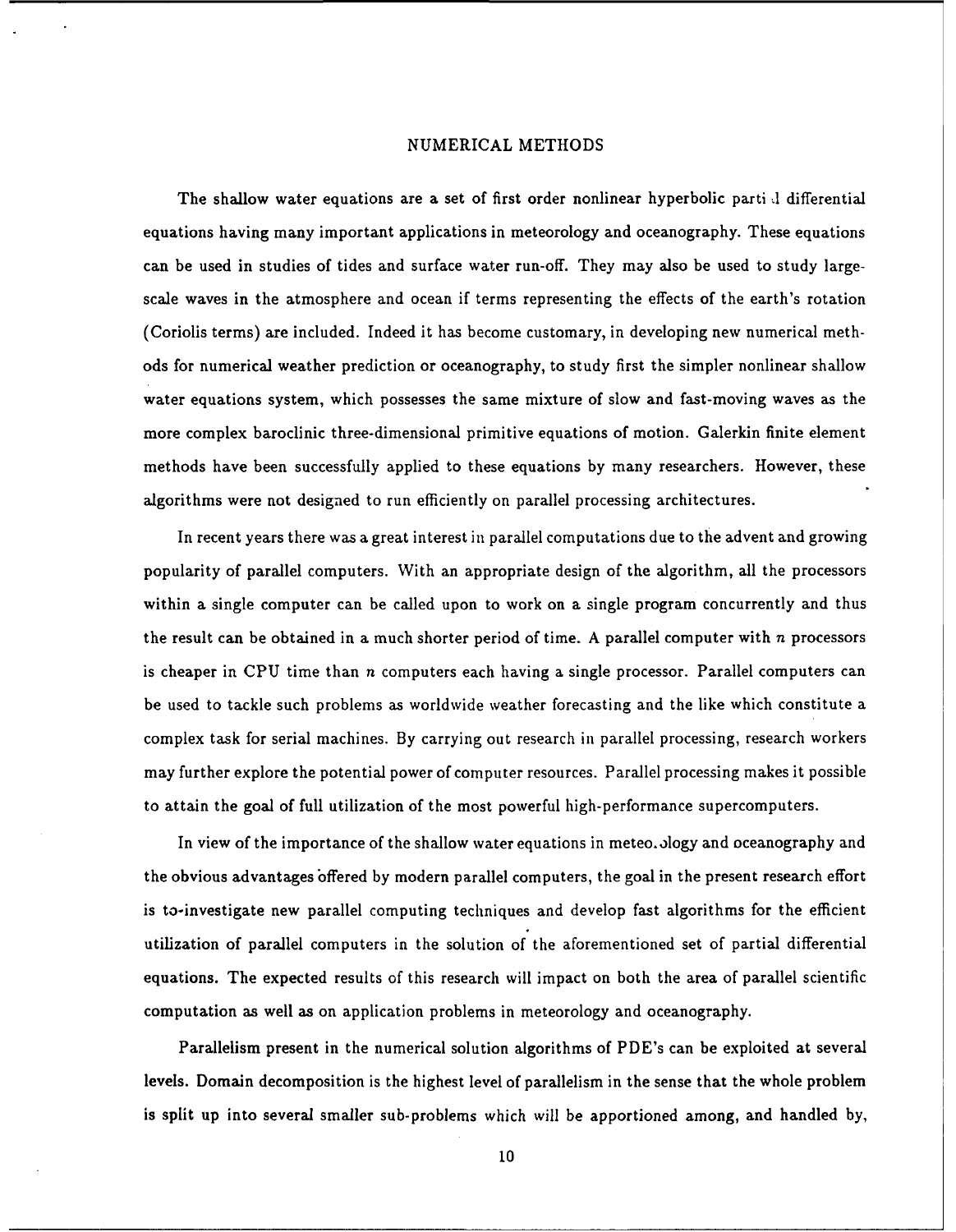several processors concurrently even before we discretize it to obtain the appropriate linear or nonlinear systems of algebraic equations. This technique has been chosen as the general methodology of Prof. I. M. Navon and student Yihong Cai to be employed in mapping the whole computational effort into a number of processors for parallel processing.

Under the present URI, they have successfully decomposed the limited area domain, over which the finite-element model of the hyperbolic nonlinear sha!'ow water equations are defined, into two subdomains and then into four subdomains by applying a Schur complement domain decomposition technique, which is a nonoverlapping domain decomposition approach. The results were more satisfactory than expected in the sense that a speed-up had already been achieved even on a single processor. They have also formulated the framework of the general technique which can be applied to an arbitrary number of subdomains.

One of the key steps for carrying out the Schur domain decomposition is to obtain the arrowhead shaped matrix, from which information can be derived regarding the Schur matrix complement and the systems governing the various subdomain problems. To build a device into their program which allows for the easy modification of the code to deal with different resolutions for obtaining higher anu higher orders of accuracy and testing for the convergence of the method, Dr. Navon and Mr. Cai have found and devised an efficient way, namely a renumbering algorithm, for transforming the original system matrix into the arrow-head matrix. This renumbering algorithm allows for an easier implementation designed to carry out the Schur complement domain decomposition and also provides an easy means by which to efficiently implement multicoloring techniques.

Another very important issue in the Schur complement domain decomposition is how to avoid the explicit evaluation of the Schur complement. It turns out that is very expensive to obtain the Schur complement as it requires *kn,* solves, where *n,* is the number of nodes in the interface and *k* is the number of subdomains.

The explicit computation of the Schur complement will probably dominate the overall solution process for large degrees of freedom on the interface as the mesh is refined. To apply such acceleration methods as Conjugate Gradient Squared (CGS) or Generalized Minimal Residual (GMRES) to the nonsymmetric matrix interface system, Dr. Navon and Mr. Cai have formulated an algorithm which avoids the explicit calculation of Schur complement. This algorithm can be described as the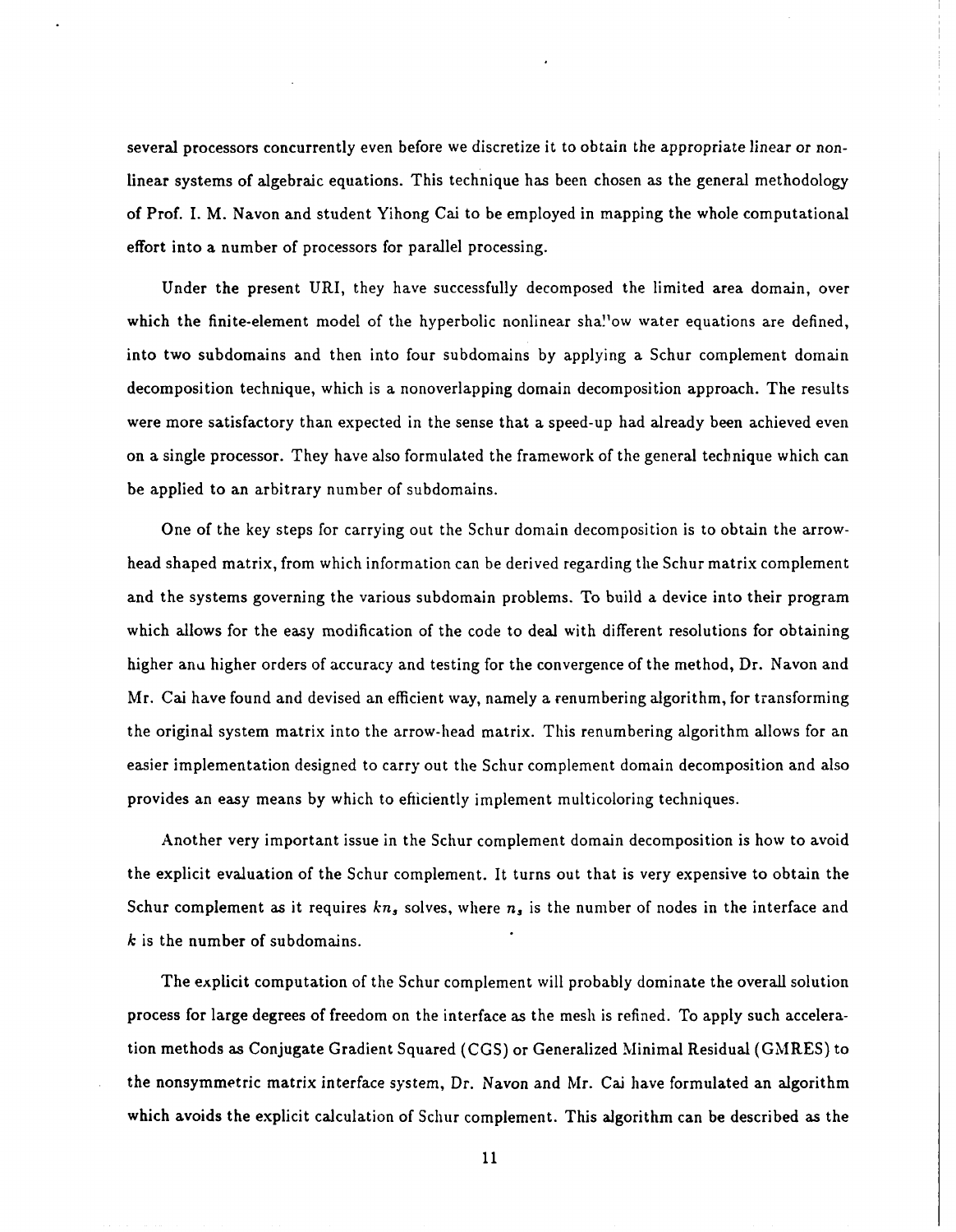inner loop across the subdomains and outer loop on the interface. They are now at the stage where they are ready to carry out extensive numerical experiments based on this idea and the results will be published in the coming months.

The irterface system is usually solved by an iterative technique and each iteration for the interface requires solving all the subdomain problems once. It is therefore of paramount importance to make the number of iterations on the interface as small as possible. In order to achieve this, various interface preconditioning techniques will be investigated in the coming year so as to change the eigen-spectrum properties in order to reduce the condition number of the problem as well as to cluster the eigenvalues in the spectrum and thus speed up the iteration process.

Both modified incomplete LU decomposition preconditioning methods as well as boundary probe methods will be considered as prime candidates. This work is important since, if an optimal preconditioner can be found for either the interface system or the subdomain nonsymmetric matrix systems, the time required for calculation will be dramatically reduced. This is because there will result a significant reduction in the number of iterations required to achieve a pre-specified convergence criterion. Since the solution of the interface system is the overhead for parallel processing, they will also study the possibilities of parallelizing both the acceleration methods as well as the preconditioners. A further speed-up can be expected from this research.

An additional effort will be dedicated towards parallelizing the various phases in the finite element discretization algorithm such as the assembly procedure, node numbering and calculation of the element matrices. The computational advantage of exploiting this type of parallelism has already attracted the attention of many researchers. However, there is still a sizable amount of research to be carried out for obtaining adequate parallel algorithms. These parallel algorithms will be tested on various computer architectures such as the Cray Y-MP supercomputer, hypercube machines and Alliant parallel computers.

So far, Dr. Na'on and Mr. Cai we have carried out the domain decomposition using the nonoverlapping approach. However, there is another domain decomposition approach called the overlapping approach. This consists in a broad class of techniques in which initial guesses are required for the overlapped subdomain regions. The solution involves an iterative process to be carried out until the difference between different subdomains over the same overlapped region achieves a prescribed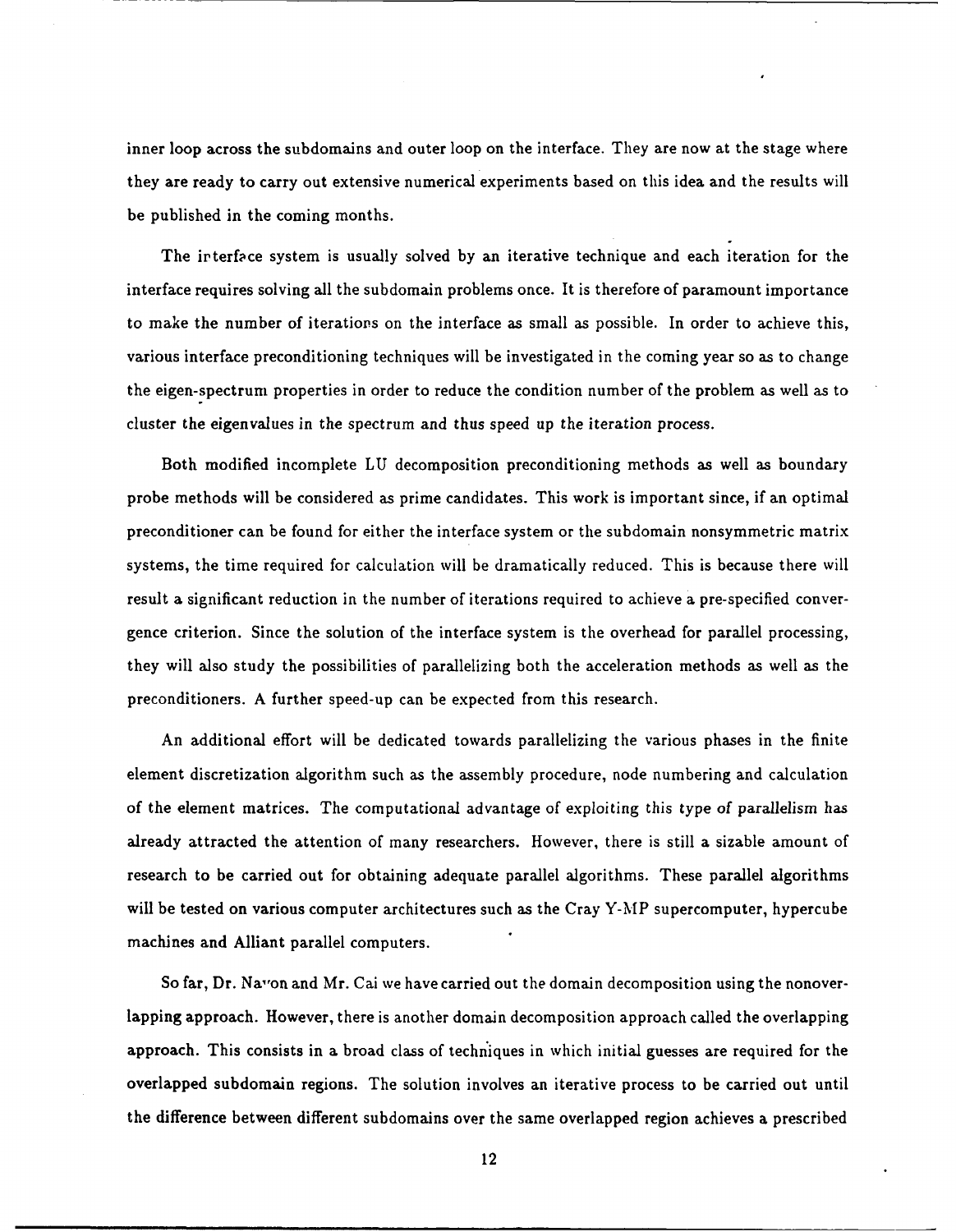tolerance. They plan to use the theory of optimal control to address this problem in the future. This will require them to develop the adjoint model of the finite-element discrete version of the shallow-water equations and to use a large scale unconstrained minimization algorithm to minimize a least squares cost functional measuring the lack of fit between two overlapped subdomain solutions.

### BAROCLINIC INSTABILITY

This section deals with our progress toward understanding the development and nonlinear behavior of traveling baroclinic waves in the atmosphere and their interaction with topographically and thermally forced planetary waves.

In a paper entitled "Effects of Wave-Wave and Wave-Mean Flow Interactions on the Evolution of a Baroclinic Wave" *(Geophys. Astrophys. Fluid Dyn.,* **56,** 59-79, 1991), Professors A. Barcilon and T. Nathan (visitor from the University of California at Davis) examined within the context of a two-layer model the weakly nonlinear evolution of a free baroclinic wave in the presence of slightly supercritical, vertically sheared zonal flow and a forced stationary wave field that consists of a single zonal scale and an arbitrary number of meridional harmonics. The presence of the (planetary-scale) stationary wave introduces zonal variations in the supercriticality and is shown to alter the growth rate and asymptotic equilibrium of the (synoptic-scale) baroclinic wave via two distinct mechanisms: The first is due to the direct interaction of the stationary wave with that portion of the mean field that is corrected by the zonally rectified stationary wave fluxes (wave-mean mechanism). These mechanisms can oppose or augment each other depending on the amplitude and spatial structure of the stationary wave field. If the stationary wave field is confined primarily to the upper (lower) layer and consists only of the gravest cross-stream mode, conditions are favorable (unfavorable), for nonzero equilibrium of the free wave.

In addition to the time-dependent heat flux generated by baroclinic growth of the free wave, its interaction with a stationary wave field consisting of two or more meridional harmonics generates time-dependent heat fluxes that vary with the period of the free wave. However, if the stationary wave field contains several meridional harmonics of sufficiently large amplitude, the free baroclinic wave is destroyed.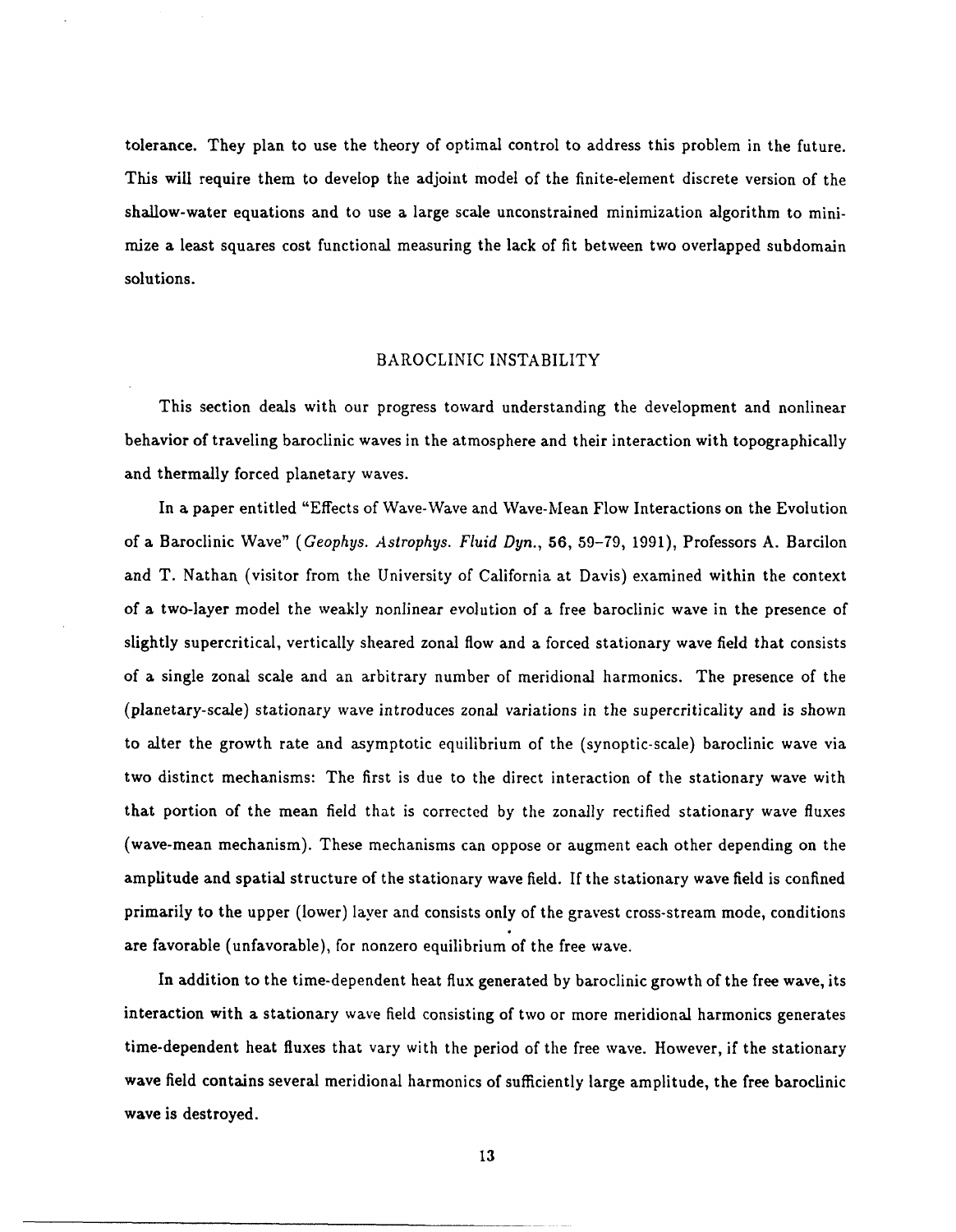In another paper entitled "Asymmetric Ekman Dissipation, Sloping Boundaries and Linear Baroclinic Instability" *(Geophys. Astrophys. Fluid Dyn.,* 54, 1991, in press) Drs. H.-Y. Weng and A. Barcilon examined the effects of symmetric and asymmetric Ekman dissipation on baroclinic instability, phase speed and wave structure in a linear Eady-like channel model with/without oppositely sloping boundaries. In the absence of sloping boundaries, symmetric Ekman dissipation has a stabilizing tendency for all waves. When the Ekman layers are asymmetric, the viscous asymmetry destabilizes waves by (i) extending the unstable waveband toward both the long and short waves, and (ii) increasing their growth rates, compared with the viscous symmetric case. When the asymmetric dissipation is very small, the destabilization may result in a frictional instability for short waves which are stable in the inviscid case. The viscous asymmetry makes waves dispersive and their structure asymmetric about mid-depth. However, the *sense* of the viscous asymmetry and the *sign* of shear do not affect the instability, but do modify the direction of phase propagation and the shape of the wave structure.

With asymmetric Ekman dissipation and sloping boundaries, frictional instability is a mixture of three mechanisms: (i) symmetric dissipation in the presence of sloping boundaries, (ii) viscous asymmetry in the absence of sloping boundaries; and (iii) the sense of viscous asymmetry in the presence of sloping boundaries, which is sensitive to the wavenumber and the sign of shear. The slope renders the phase speed more dispersive and sensitive to the sign of shear and the sense of the viscous asymmetry. For westerly shear, the slope reduces (increases) the wave amplitude and makes the wave more baroclinic (barotropic) in the lower (upper) level. For a given wavenumber, easterly shear dynamics may be deduced from westerly shear dynamics by a proper change of the sense of the viscous asymmetry.

In another ongoing project under the URI, one of our regular visitors, Prof. T. Nathan of U. C. Davis, is examining the response of a multiwave baroclinic wave system to periodic (seasonal) variations in zonal mean thermal forcing. The goal is to understand the role of nonlinearity in the non-cyclic response of the earth's atmosphere (which exhibits strong differences in circulation and climate from year to year) to periodic forcing by the sun. In view of the fact that even the simplest dynamical system can exhibit a wide range of spatial and temporal variability when subjected to periodic forcing, the following question naturally arises: to what extent are the pronounced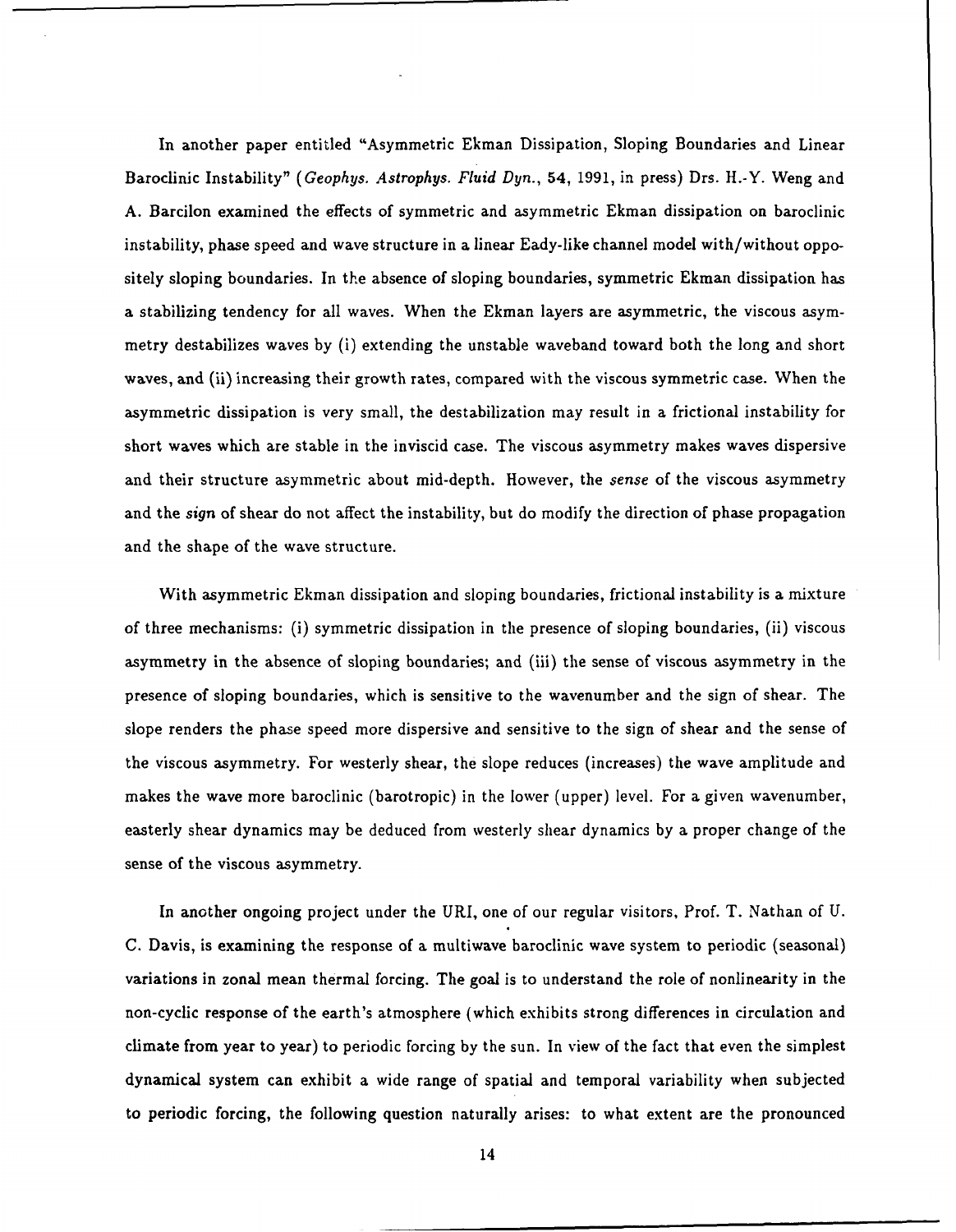differences in weather phenomena of the same season of different years due to seasonal forcing? Addressing this question forms the basis of Dr. Nathan's research under the URI.

The model is basically that of Nathan *(J. Atmos. Sci.,* 45, 1052-1071, 1988; *J. Atmos. Sci.,* 45, 113-130, 1989), modified to account for periodic variations in zonal mean potential vorticity. Briefly, he considers the classic two-layer model for flow confined to a zonally periodic, midlatitude beta-plane channel. The flow is forced by sinusoidal bottom topography and periodic variations in zonal mean potential vorticity. Potential vorticity damping is the sole dissipative mechanism.

The basic state flow is zonal, steady, and independent of latitudinal variations. Dr. Nathan considers a disturbance field consisting of a free marginally unstable baroclinic wave and a resonant topographic wave. The analysis hinges on introducing "long" time scales and expanding the disturbance field in an asymptotic series. The problem then reduces to a sequence of inhomoge- neous linear differential equations where the nonlinear terms appear as forcing terms on the linear operator. To insure the validity of the asymptotic expansions, one must remove those terms which are orthogonal to the homogeneous adjoint solution. This solvability condition yields the sought after temporal evolution equations for the wave amplitudes and mean field corrections.

The equations governing the temporal evolution of the free unstable wave amplitude, *A(t), forced* wave amplitude,  $B(t)$  and mean field corrections,  $\Phi_1(y, t)$  and  $\Phi_2(y, t)$ , have been derived and can be written in general form as:

$$
\frac{d^2A}{dt^2} - [a_1 + a_2h^2]A + 2r \frac{dA}{dt} + i[a_3 + a_4h^2] \frac{dA}{dt} + a_5 A|B^2| + a_6(B + B^*)hA
$$
  
+  $ia_8 \frac{dA}{dt} |B^2| + ia_9(B + B^*)h \frac{dA}{dt}$   
-  $i \frac{dA}{dt} \int_0^1 \left\{ \frac{\partial}{\partial y} [a_{10}M_1 + a_{11}\Phi_1 + a_{12}M_2 + a_{13}\Phi_2] + a_{14}\Phi_1 + a_{15}M_2 + a_{16}\Phi_2\right\} \sin^2 \pi y \, dy$   
-  $A \frac{\partial}{\partial t} \int_0^1 \frac{\partial}{\partial y} \{a_{10}M_1 + a_{11}\Phi_1 + a_{12}M_2 + a_{13}\Phi_2\} \sin^2 \pi y \, dy$   
+  $A \int_0^1 \frac{\partial}{\partial y} \{a_{17}M_1 + a_{18}\Phi_1 + a_{18}M_2 + a_{19}\Phi_2\} \sin^2 \pi y \, dy = 0$  (1)

$$
\frac{dB}{dt} - ib_1B + rB + iB \int_0^1 \frac{\partial}{\partial y} \left\{b_2M_1 + b_3\Phi_1 + b_4\Phi_2\right\} \sin^2 \pi y
$$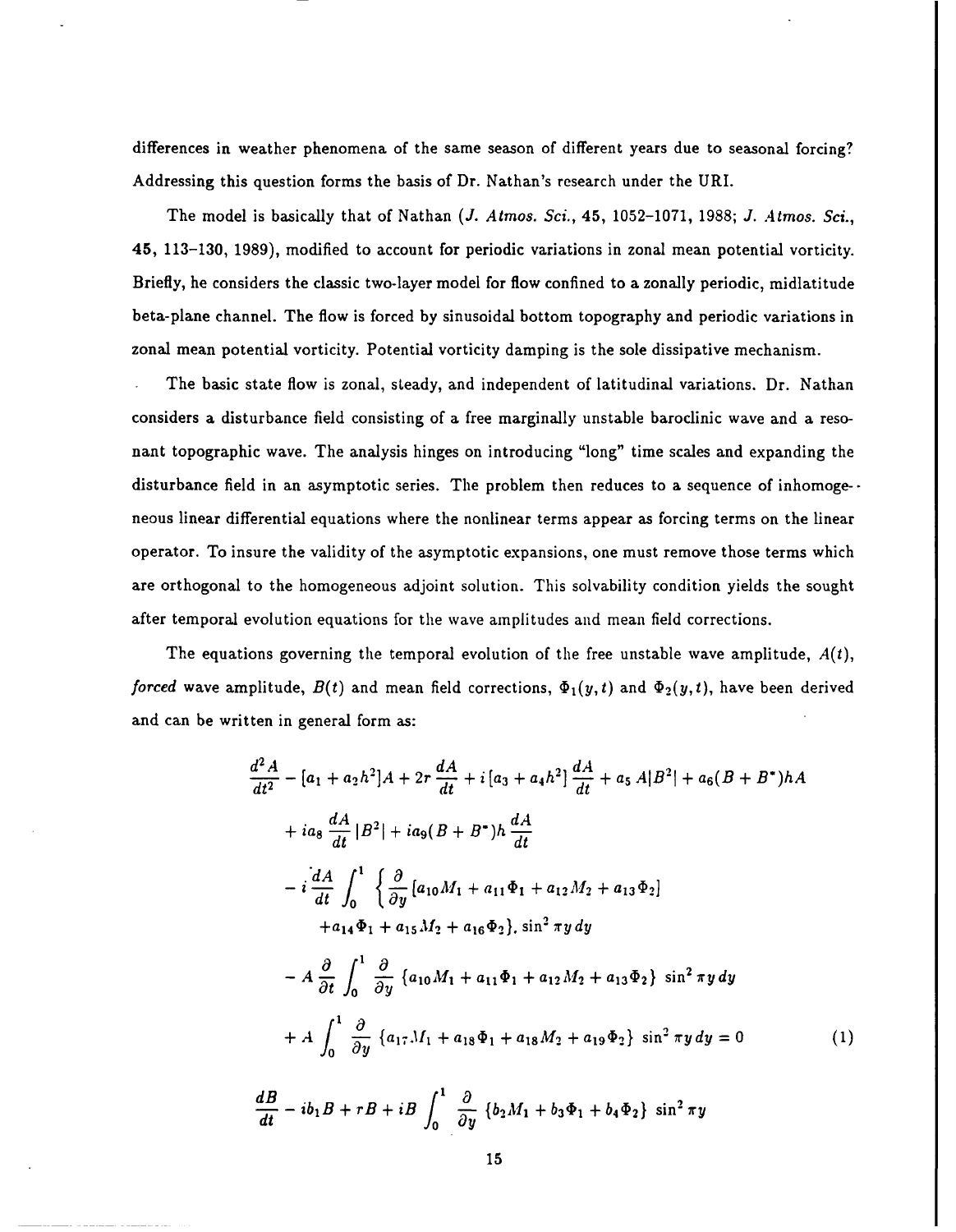$$
+ ib_5h \int_0^1 \frac{\partial \Phi}{\partial y} \sin^2 \pi y \, dy + ib_6B|A|^2 + ib_7h|A|^2 = 0 \tag{2}
$$

$$
\left(\frac{\partial}{\partial t} + r\right) M_j = (-1)^j \left( c_1 \frac{d|A|^2}{dt} + c_2 \frac{d|B|^2}{dt} + c_3 r|A|^2 + c_4 r|B|^2 \right)
$$
  
+  $(-1)^j c_5 h|A|^2 (iB + \ast) \sin \pi y$   
+  $h \left( c_6 \frac{dB}{dt} + rB \right) \sin^2 \pi y + \ast + H \sin(t/\tau); \qquad j = 1, 2.$  (3)

where,

$$
M_j = \frac{\partial^2 \Phi_j}{\partial y^2} + (-1)^j F(\Phi_1 - \Phi_2)
$$
 (4)

is the zonal mean potential vorticity correction. In the above equations  $a_p$  ( $p = 1-19$ ),  $b_m$  ( $m =$ 1-9), and  $c_n$  ( $n = 1-6$ ) are constraints that depend on zonal wavenumbers of the free and forced waves, internal rotational Froude number,  $F$ , planetary vorticity factor,  $\beta$ , and basic state zonal wind in the upper layer, *U1.* The topographic height is given **by** *h,* r measures the strength of the potential vorticity damping, the asterisk represents a complex conjugation,  $i = \sqrt{-1}$ , *H* is the amplitude of the zonal mean periodic forcing, and  $\tau$  is the period of the zonal mean forcing.

To cast Eqs. (1)-(3) in a form suitable for numerical integration, the mean field corrections were written as

$$
\Phi_j(y,t) = \sum_{m=1}^{N_T} \Psi_m^{(j)}(t) \cos m \pi y; \qquad j = 1, 2.
$$
 (5)

where the terms with *m* odd are zero. Insertion of  $(5)$  into  $(1)$ –  $(4)$  yields a system of coupled, nonlinear, ordinary differential equations, which were integrated forward in time using a fourthorder scheme with a nondimensional time step of 0.1. For the majority of integrations,  $N_T = 12$ proved sufficient. The following initial conditions were used:  $\Psi_M^{(j)} = B = dA/dt = 0$  at  $t = 0$ .

In the absence of periodic (seasonal) forcing, numerical integrations of the evolution equations performed under the URI thus far reveal two distinct asymptotic states of the system: one is a single (stationary) topographic wave state, or a mixed wave state where the baroclinic wave propagates at a fixed amplitude while the topographic wave remans stationary and phase shifted with respect to the topography. The single topographic wave states are, relatively speaking, favored for large zonal scales, large topographic heights and weak dissipation. However, for sufficiently weak dissipation, inclusion of zonal mean periodic forcing produces quasi-periodic, mixed wave regimes